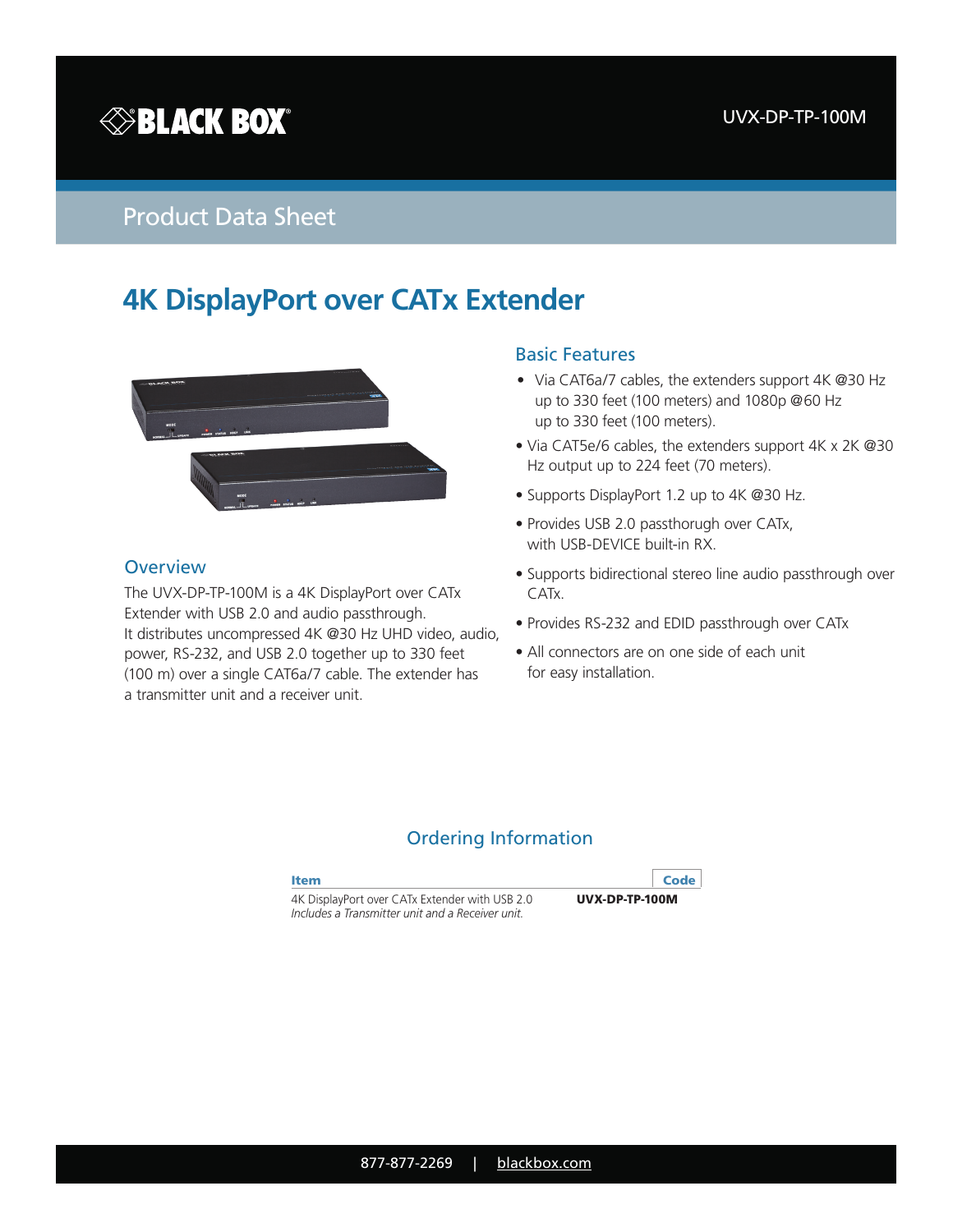## **Specifications**

| Transmitter                        |                                                                                                                                                                                                                                               |
|------------------------------------|-----------------------------------------------------------------------------------------------------------------------------------------------------------------------------------------------------------------------------------------------|
| Connectors                         | (1) 12-VDC barrel connector,<br>(1) CATx OUT,<br>(1) 3-pin Phoenix connector,<br>(1) DisplayPort IN,<br>(1) Audio IN,<br>(1) Audio OUT,<br>(1) USB Type B host connector                                                                      |
| Input Resolution Support           | Up to 3840 x 2160 @30 Hz (UHD)                                                                                                                                                                                                                |
| Maximum Data Rate                  | 10.2 Gbps                                                                                                                                                                                                                                     |
| Maximum Distance                   | Via CAT6a/7 cables:<br>Up to 328 feet (100 m) at 3840 x 2160 @30 Hz, 4:2:0,<br>or 1080p @60 Hz output resolution;<br>Via CAT5e/6 cables:<br>Up to 224 feet (70 m) at 3840 x 2160 @30 Hz;<br>Up to 328 feet (100 m) at 1080p @30 Hz resolution |
| Receiver                           |                                                                                                                                                                                                                                               |
| Connectors                         | (1) 12-VDC barrel connector,<br>$(1)$ CATx IN,<br>(1) 3-pin Phoenix connector,<br>(1) DisplayPort OUT,<br>(1) Audio IN,<br>(1) Audio OUT,<br>(2) USB Type A device connectors                                                                 |
| Output Resolution Support          | UHD30: 3840 x 2160 @30 Hz;<br>FHD: 1920 x 1080 @60 Hz;<br>HD: 1280 x 720 @60 Hz;<br>WUXGA: 1920 x 1200 @60 Hz;<br>WXGA: 1280 x 800 @60 Hz                                                                                                     |
| Maximum Distance                   | Via CAT6a/7 cables:<br>Up to 328 feet (100 m) at 3840 x 2160 @30 Hz, 4:2:0,<br>or 1080p @60 Hz output resolution;<br>Via CAT5e/6 cables:<br>Up to 224 feet (70 m) at 3840 x 2160 @30 Hz;<br>Up to 328 feet (100 m) at 1080p @30 Hz resolution |
| General (Transmitter and Receiver) |                                                                                                                                                                                                                                               |
| <b>ESD Protection</b>              | Human-body model:<br>±8 kV (air-gap discharge)/±4 kV (contact discharge)                                                                                                                                                                      |
| Operating Temperature              | 32 to 113° F (0 to 45° C)                                                                                                                                                                                                                     |
| Storage Temperature                | -4 to +158° F (-20 to +70° C)                                                                                                                                                                                                                 |
| Humidity                           | 10 to 90%, noncondensing                                                                                                                                                                                                                      |
| Power Input                        | 100-240 VAC, 50/60 Hz, 1.5 A                                                                                                                                                                                                                  |
| Input Connector Type               | IEC320, C14                                                                                                                                                                                                                                   |
| Power Output                       | Each unit: (1) 12-VDC, 2-A power supply                                                                                                                                                                                                       |
| Consumption                        | 14.2 W (max.)                                                                                                                                                                                                                                 |
| Power Supply Cord Length           | 6 ft. (1.8 m)                                                                                                                                                                                                                                 |
| <b>Dimensions</b>                  | Each unit: 0.99"H x 7.91"W x 3.95"D (2.51 x 20.09 x 10.03 cm)                                                                                                                                                                                 |
| Weight                             | Each unit: 1.1 lb. (0.5 kg)                                                                                                                                                                                                                   |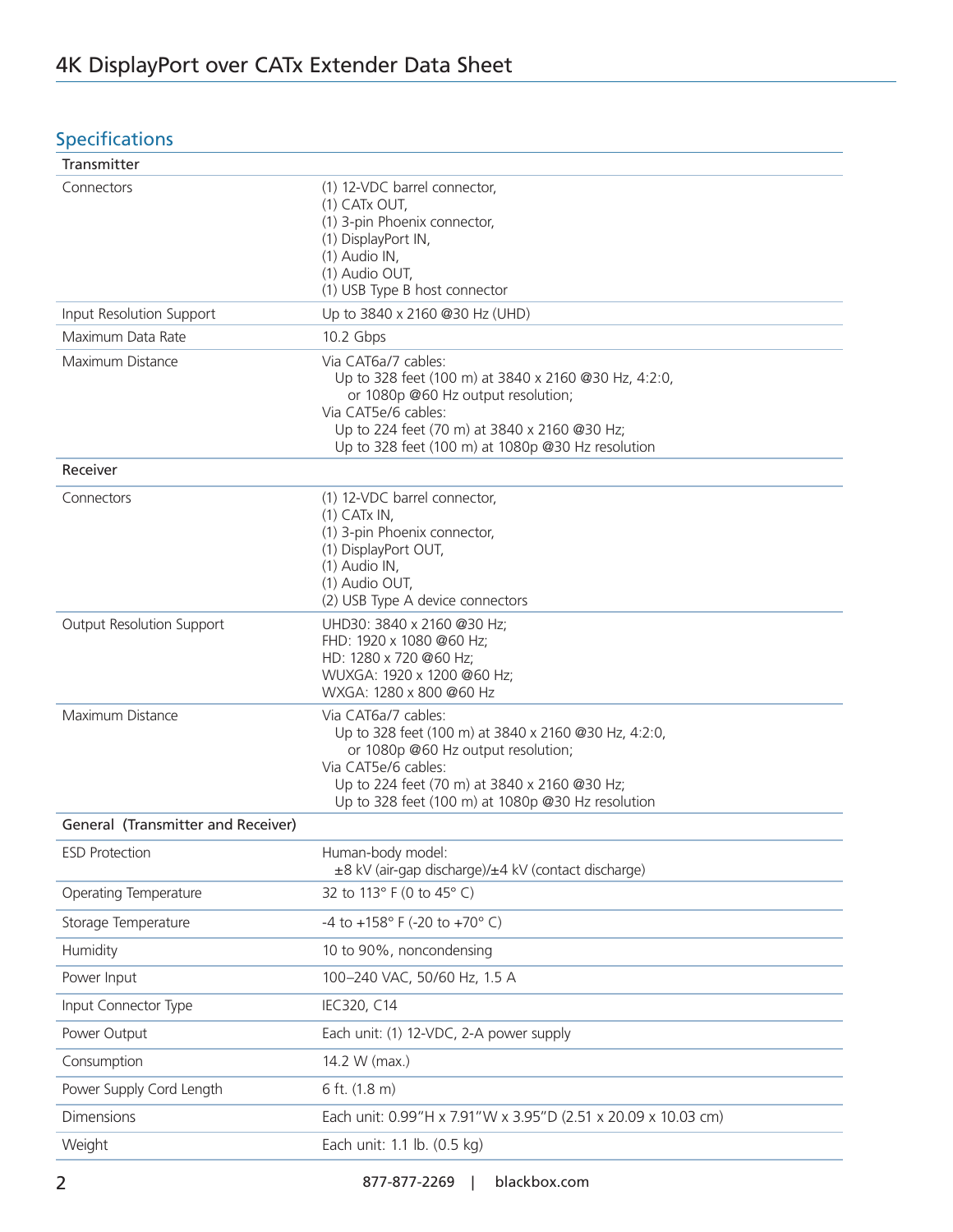Dimensional diagrams of the transmitter and receiver.

## UVX-DP-TP-100M Transmitter



### UVX-DP-TP-100M Receiver